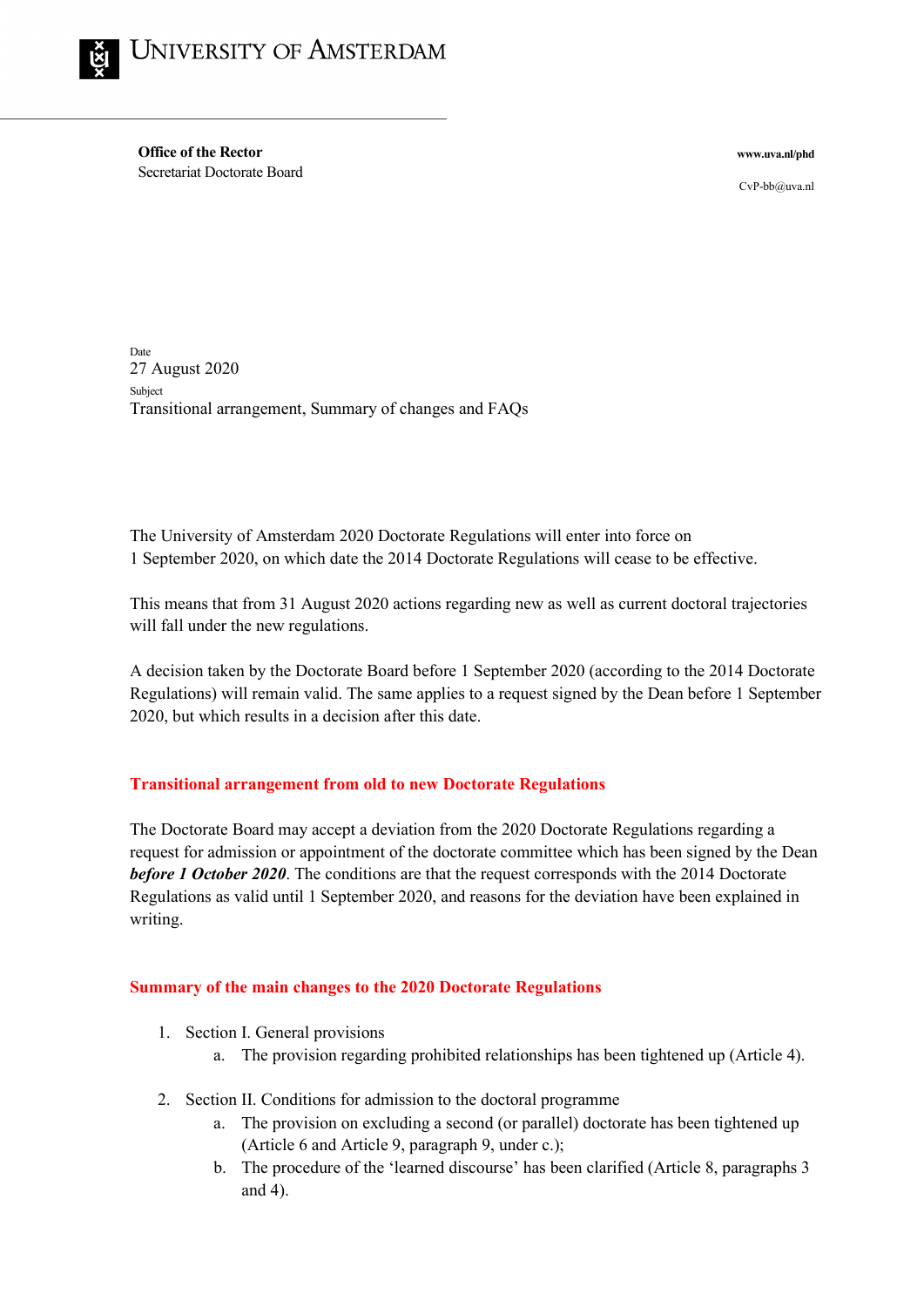- 3. Section III. Admission to the doctoral programme
	- a. The possibility by which a professor affiliated to a Dutch university is appointed as a supervisor together with a co-supervisor affiliated to the University of Amsterdam has been abolished (Article 10, paragraph 3 in the old regulations);
	- b. A supervisor affiliated to a foreign academic institution should hold a position comparable to that of a full professor or associate professor in possession of the ius promovendi at the University of Amsterdam (Article 10, paragraph 3);
	- c. The extension of the ius promovendi by five years following an honourable termination of appointment now also applies to non-professors in possession of the ius promovendi (Article 10, paragraph 6);
	- d. At least two individuals are appointed to provide supervision for the doctoral candidate: either two supervisors, or one supervisor and one co-supervisor. The possibility of granting an exemption, referred to in the old Doctorate Regulations, has been abolished (Article 11, paragraphs 1 and 2).
- 4. Section IV. Preparing the thesis manuscript
	- a. Article 15, paragraph 2 has been reformulated. Any research that has not been conducted largely under the direct supervision of a supervisor cannot in principle serve as the basis for a doctoral thesis (Article 13, paragraph 3). However, the Dean may still grant an exemption for this.
	- b. The authority to make exceptions to the maximum length of 70,000 words no longer lies with the supervisor, but with the Dean (Article 15, paragraph 2).
- 5. Section VI. Doctorate Committee
	- a. The validity of decisions on appointments to Doctorate Committees has been extended to two years (Article 19, paragraph 8);
	- b. The majority of Doctorate Committee members are full professors or UvA employees in possession of the ius promovendi, supplemented by doctorate holders (Article 20, paragraph 3);
	- c. The Dean ensures that the composition of Doctorate Committee is as diverse as possible (Article 20, paragraph 5).
- 6. Section VII. Assessment of the thesis manuscript and admission to the thesis defence
	- a. The criteria for assessing doctoral theses have been altered (Article 22, paragraph 3, and appendix A);
	- b. The procedure in cases of refusal of admission to the defence ceremony has been clarified (Article 22, paragraph 6);
	- c. The supervisor informs the dean by e-mail as soon as the doctorate committee has approved of the thesis manuscript. The Dean confirms his/her agreement to the admission of the doctoral candidate to the defence ceremony in a written statement. The use of the draft title page which needs to be signed by the promotor is discontinued (Article 25, paragraph 3).